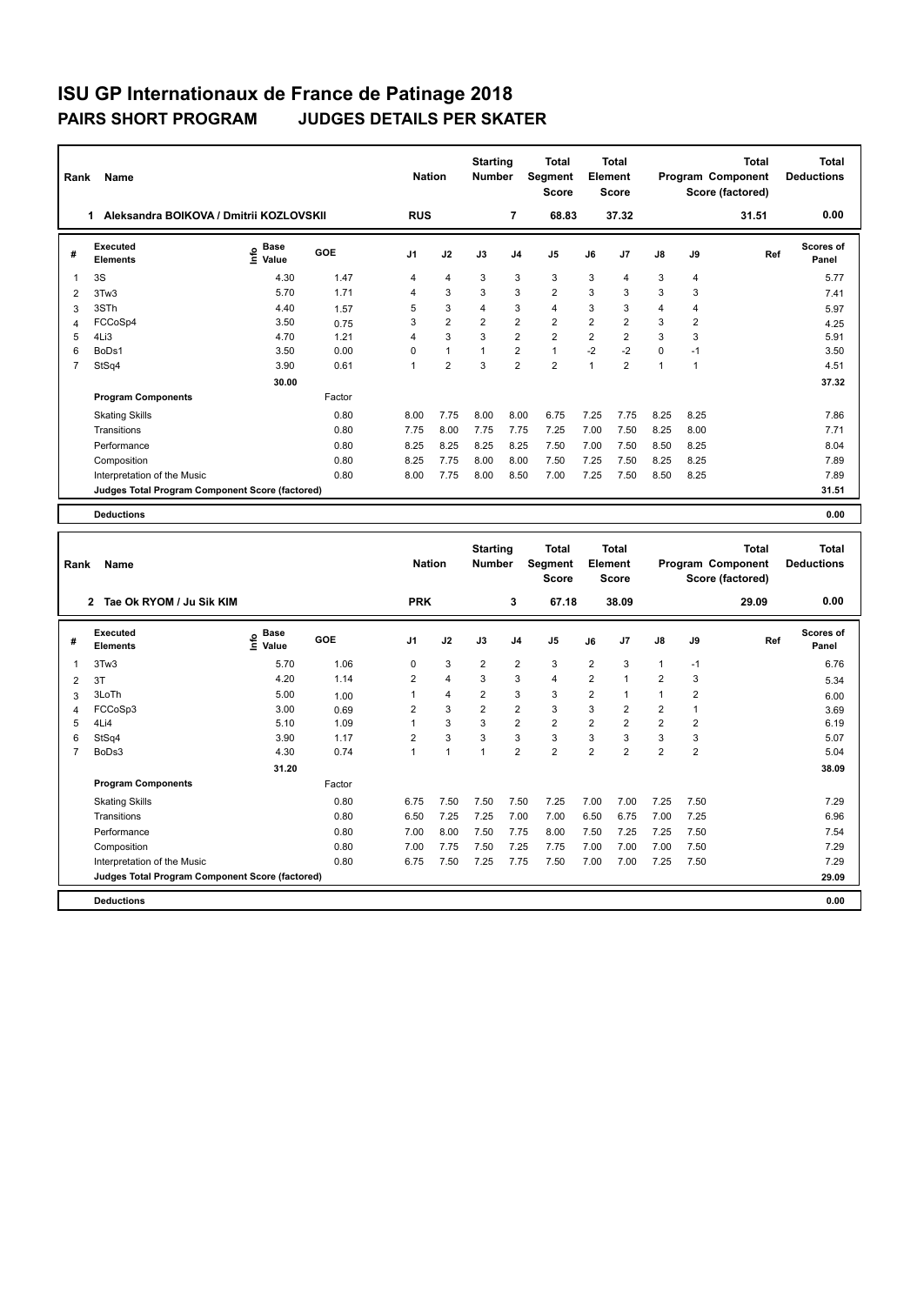| Rank           | Name                                            |                              |         | <b>Nation</b>  |                | <b>Starting</b><br><b>Number</b> |                | <b>Total</b><br>Segment<br><b>Score</b> |                | <b>Total</b><br>Element<br><b>Score</b> |                |                | <b>Total</b><br>Program Component<br>Score (factored) | <b>Total</b><br><b>Deductions</b> |
|----------------|-------------------------------------------------|------------------------------|---------|----------------|----------------|----------------------------------|----------------|-----------------------------------------|----------------|-----------------------------------------|----------------|----------------|-------------------------------------------------------|-----------------------------------|
|                | Vanessa JAMES / Morgan CIPRES<br>3              |                              |         | <b>FRA</b>     |                |                                  | 6              | 65.24                                   |                | 32.64                                   |                |                | 33.60                                                 | 1.00                              |
| #              | <b>Executed</b><br><b>Elements</b>              | <b>Base</b><br>١nfo<br>Value | GOE     | J <sub>1</sub> | J2             | J3                               | J <sub>4</sub> | J <sub>5</sub>                          | J6             | J7                                      | $\mathsf{J}8$  | J9             | Ref                                                   | Scores of<br>Panel                |
| 1              | 3Tw4                                            | 6.00                         | 1.80    | 4              | 3              | 3                                | 3              | 3                                       | 4              | 3                                       | $\overline{2}$ | $-1$           |                                                       | 7.80                              |
| 2              | 2T                                              | 1.30                         | $-0.61$ | $-4$           | $-5$           | $-5$                             | $-5$           | $-5$                                    | $-2$           | $-4$                                    | $-5$           | $-5$           |                                                       | 0.69                              |
| 3              | FCCoSp3                                         | 3.00                         | 0.90    | 3              | 3              | $\overline{2}$                   | $\overline{4}$ | 3                                       | $\overline{4}$ | $\overline{2}$                          | 3              | 3              |                                                       | 3.90                              |
| 4              | 4Li3                                            | 4.70                         | 1.21    | 3              | $\mathbf{1}$   | $\overline{2}$                   | $\overline{2}$ | $\overline{4}$                          | 3              | 3                                       | 3              | $\overline{2}$ |                                                       | 5.91                              |
| 5              | BoDs1                                           | 3.50                         | 0.70    | $\overline{2}$ | $\overline{2}$ | 1                                | $\overline{2}$ | 3                                       | 3              | $\overline{2}$                          | $\overline{2}$ | $\mathbf 1$    |                                                       | 4.20                              |
| 6              | 3FTh                                            | 5.30                         | $-0.23$ | 0              | $-1$           | $-1$                             | $-1$           | $\mathbf 0$                             | $\overline{1}$ | $\blacktriangleleft$                    | $-1$           | $-1$           |                                                       | 5.07                              |
| $\overline{7}$ | StSq4                                           | 3.90                         | 1.17    | 3              | $\overline{2}$ | 3                                | 3              | $\overline{4}$                          | 3              | 3                                       | 3              | 3              |                                                       | 5.07                              |
|                |                                                 | 27.70                        |         |                |                |                                  |                |                                         |                |                                         |                |                |                                                       | 32.64                             |
|                | <b>Program Components</b>                       |                              | Factor  |                |                |                                  |                |                                         |                |                                         |                |                |                                                       |                                   |
|                | <b>Skating Skills</b>                           |                              | 0.80    | 8.50           | 8.25           | 8.75                             | 8.25           | 8.75                                    | 8.75           | 8.50                                    | 8.50           | 8.50           |                                                       | 8.54                              |
|                | Transitions                                     |                              | 0.80    | 8.00           | 8.00           | 8.50                             | 8.25           | 8.50                                    | 8.50           | 8.25                                    | 8.25           | 8.50           |                                                       | 8.32                              |
|                | Performance                                     |                              | 0.80    | 8.00           | 7.75           | 8.25                             | 7.75           | 8.00                                    | 8.50           | 8.25                                    | 8.50           | 8.50           |                                                       | 8.18                              |
|                | Composition                                     |                              | 0.80    | 8.50           | 8.00           | 8.50                             | 8.00           | 9.25                                    | 8.75           | 8.50                                    | 8.25           | 8.75           |                                                       | 8.46                              |
|                | Interpretation of the Music                     |                              | 0.80    | 8.25           | 8.00           | 8.25                             | 8.50           | 8.50                                    | 8.75           | 8.50                                    | 8.75           | 8.75           |                                                       | 8.50                              |
|                | Judges Total Program Component Score (factored) |                              |         |                |                |                                  |                |                                         |                |                                         |                |                |                                                       | 33.60                             |
|                | <b>Deductions</b>                               | Time violation:              | $-1.00$ |                |                |                                  |                |                                         |                |                                         |                |                |                                                       | $-1.00$                           |

| Rank           | Name                                            |                              | <b>Nation</b> |                | <b>Starting</b><br><b>Number</b> | <b>Total</b><br>Segment<br><b>Score</b> | <b>Total</b><br>Element<br><b>Score</b> |                | Program Component |                | <b>Total</b><br>Score (factored) | Total<br><b>Deductions</b> |       |                    |
|----------------|-------------------------------------------------|------------------------------|---------------|----------------|----------------------------------|-----------------------------------------|-----------------------------------------|----------------|-------------------|----------------|----------------------------------|----------------------------|-------|--------------------|
|                | Tarah KAYNE / Danny O'SHEA<br>4                 |                              |               | <b>USA</b>     |                                  |                                         | 5                                       | 63.45          |                   | 34.28          |                                  |                            | 29.17 | 0.00               |
| #              | Executed<br><b>Elements</b>                     | <b>Base</b><br>Info<br>Value | GOE           | J <sub>1</sub> | J2                               | J3                                      | J <sub>4</sub>                          | J <sub>5</sub> | J6                | J7             | $\mathsf{J}8$                    | J9                         | Ref   | Scores of<br>Panel |
|                | BoDs2                                           | 3.90                         | 0.61          | 1              | 3                                | $\Omega$                                | $\overline{2}$                          | $\overline{2}$ | 3                 | $\overline{2}$ | $\blacktriangleleft$             | $\mathbf 0$                |       | 4.51               |
| 2              | 3Tw2                                            | 5.40                         | 0.23          | 0              | $\mathbf{1}$                     | $-2$                                    | $-2$                                    | $\overline{2}$ | $\mathbf{1}$      | $\overline{ }$ | $\blacktriangleleft$             |                            |       | 5.63               |
| 3              | 3S                                              | 4.30                         | $-0.12$       | 0              | 0                                | $\Omega$                                | $-2$                                    | $\mathbf 0$    | $-2$              | 2              | $\overline{1}$                   | $-1$                       |       | 4.18               |
| 4              | 3STh                                            | 4.40                         | 0.82          | 2              | $\overline{1}$                   |                                         | $\overline{2}$                          | $\overline{2}$ | $\overline{2}$    | $\overline{2}$ | $\overline{2}$                   | $\overline{2}$             |       | 5.22               |
| 5              | CCoSp4                                          | 3.50                         | 0.70          | $\overline{2}$ | $\overline{2}$                   | $\overline{2}$                          | $\overline{2}$                          | $\overline{2}$ | 3                 | $\overline{2}$ | $\overline{1}$                   | $\overline{2}$             |       | 4.20               |
| 6              | StSq3                                           | 3.30                         | 0.61          | 1              | $\overline{2}$                   | $\overline{2}$                          | $\overline{2}$                          | $\mathbf{1}$   | 3                 | $\overline{2}$ | $\overline{2}$                   | $\overline{2}$             |       | 3.91               |
| $\overline{7}$ | 4Li4                                            | 5.10                         | 1.53          | 3              | 3                                | 3                                       | 3                                       | 3              | 3                 | 3              | $\overline{2}$                   | 3                          |       | 6.63               |
|                |                                                 | 29.90                        |               |                |                                  |                                         |                                         |                |                   |                |                                  |                            |       | 34.28              |
|                | <b>Program Components</b>                       |                              | Factor        |                |                                  |                                         |                                         |                |                   |                |                                  |                            |       |                    |
|                | <b>Skating Skills</b>                           |                              | 0.80          | 7.25           | 7.25                             | 7.25                                    | 7.00                                    | 7.75           | 7.25              | 7.25           | 7.50                             | 7.50                       |       | 7.32               |
|                | Transitions                                     |                              | 0.80          | 7.00           | 7.50                             | 7.00                                    | 7.25                                    | 7.50           | 7.00              | 7.00           | 7.75                             | 7.25                       |       | 7.21               |
|                | Performance                                     |                              | 0.80          | 7.25           | 7.75                             | 7.25                                    | 6.75                                    | 7.25           | 7.50              | 7.25           | 7.50                             | 7.75                       |       | 7.39               |
|                | Composition                                     |                              | 0.80          | 7.00           | 7.50                             | 7.25                                    | 7.00                                    | 7.25           | 7.25              | 7.00           | 7.50                             | 7.50                       |       | 7.25               |
|                | Interpretation of the Music                     |                              | 0.80          | 7.25           | 7.75                             | 7.00                                    | 7.25                                    | 7.00           | 7.25              | 7.25           | 7.50                             | 7.50                       |       | 7.29               |
|                | Judges Total Program Component Score (factored) |                              |               |                |                                  |                                         |                                         |                |                   |                |                                  |                            |       | 29.17              |
|                | <b>Deductions</b>                               |                              |               |                |                                  |                                         |                                         |                |                   |                |                                  |                            |       | 0.00               |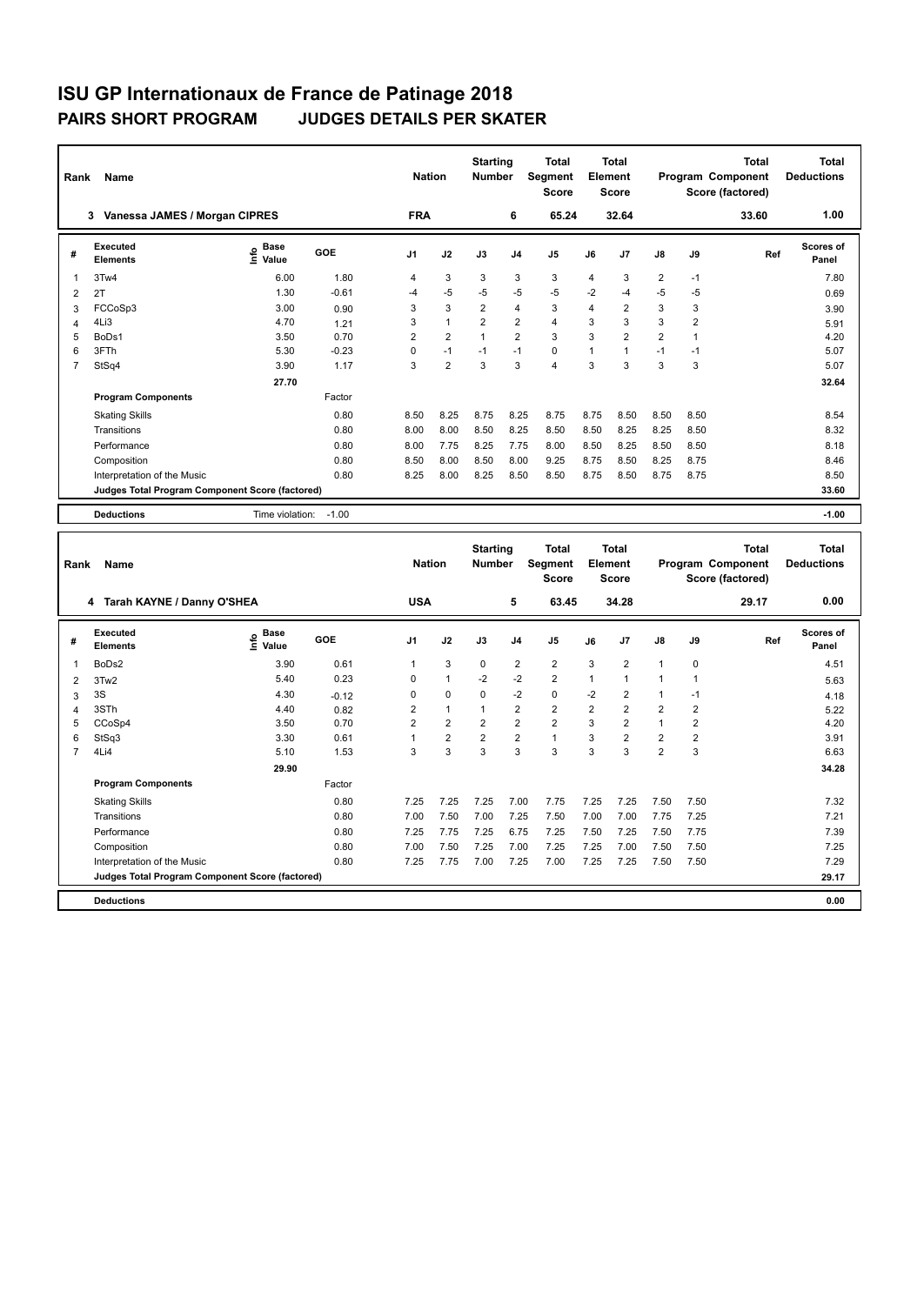|                | Name<br>Rank                                    |                                  |         |                |                | <b>Starting</b><br><b>Number</b> |                | Total<br>Segment<br><b>Score</b> | <b>Total</b><br>Element<br><b>Score</b> |                | Program Component |              | <b>Total</b><br>Score (factored) | <b>Total</b><br><b>Deductions</b> |
|----------------|-------------------------------------------------|----------------------------------|---------|----------------|----------------|----------------------------------|----------------|----------------------------------|-----------------------------------------|----------------|-------------------|--------------|----------------------------------|-----------------------------------|
|                | <b>Camille RUEST / Andrew WOLFE</b><br>5.       |                                  |         | <b>CAN</b>     |                |                                  | 1              | 58.25                            |                                         | 31.37          |                   |              | 26.88                            | 0.00                              |
| #              | Executed<br><b>Elements</b>                     | <b>Base</b><br>e Base<br>⊆ Value | GOE     | J <sub>1</sub> | J2             | J3                               | J <sub>4</sub> | J <sub>5</sub>                   | J6                                      | J7             | J8                | J9           | Ref                              | <b>Scores of</b><br>Panel         |
| 1              | 3Tw1                                            | 5.10                             | $-1.24$ | $-2$           | $-2$           | $-4$                             | $-2$           | $-2$                             | $-3$                                    | $-2$           | $-3$              | $-3$         |                                  | 3.86                              |
| $\overline{2}$ | 3T                                              | 4.20                             | 0.72    | 1              | $\overline{2}$ | $\overline{2}$                   | $\overline{2}$ | 3                                | $\overline{2}$                          | $\overline{2}$ | $\mathbf{1}$      | $\mathbf{1}$ |                                  | 4.92                              |
| 3              | 4Li4                                            | 5.10                             | 1.09    | 3              | 3              | $\overline{2}$                   | 2              | $\overline{2}$                   | $\overline{2}$                          | 2              | $\mathbf{1}$      | 2            |                                  | 6.19                              |
| $\overline{4}$ | 3LoTh                                           | 5.00                             | $-0.29$ | $\Omega$       | $\mathbf 0$    | $-1$                             | $-1$           | $\mathbf 0$                      | $\mathbf 0$                             | $\mathbf 0$    | $-2$              | $-2$         |                                  | 4.71                              |
| 5              | FCCoSp4                                         | 3.50                             | 0.30    | 0              | $\overline{1}$ | $\overline{2}$                   | $\overline{1}$ | $\overline{2}$                   | $\mathbf{1}$                            |                | 0                 | $-1$         |                                  | 3.80                              |
| 6              | StSq4                                           | 3.90                             | 0.45    | 1              | $\overline{1}$ | $\overline{1}$                   | $\overline{1}$ | $\overline{2}$                   | $\mathbf{1}$                            |                | $\mathbf{1}$      | 2            |                                  | 4.35                              |
| $\overline{7}$ | <b>BoDsB</b>                                    | 3.10                             | 0.44    | 1              | 3              | 1                                | $\overline{1}$ | 3                                | $\mathbf{1}$                            |                | $\overline{2}$    | 1            |                                  | 3.54                              |
|                |                                                 | 29.90                            |         |                |                |                                  |                |                                  |                                         |                |                   |              |                                  | 31.37                             |
|                | <b>Program Components</b>                       |                                  | Factor  |                |                |                                  |                |                                  |                                         |                |                   |              |                                  |                                   |
|                | <b>Skating Skills</b>                           |                                  | 0.80    | 6.75           | 7.25           | 6.75                             | 6.75           | 7.50                             | 6.75                                    | 6.75           | 6.50              | 6.75         |                                  | 6.82                              |
|                | Transitions                                     |                                  | 0.80    | 6.50           | 7.00           | 6.50                             | 7.25           | 7.00                             | 6.50                                    | 6.50           | 6.25              | 6.50         |                                  | 6.64                              |
|                | Performance                                     |                                  | 0.80    | 6.75           | 7.50           | 6.50                             | 6.75           | 7.50                             | 6.50                                    | 6.75           | 6.25              | 6.75         |                                  | 6.79                              |
|                | Composition                                     |                                  | 0.80    | 6.50           | 7.50           | 6.75                             | 7.00           | 7.00                             | 6.50                                    | 6.75           | 6.50              | 6.50         |                                  | 6.71                              |
|                | Interpretation of the Music                     |                                  | 0.80    | 6.50           | 7.25           | 6.50                             | 6.75           | 7.00                             | 6.25                                    | 6.50           | 6.50              | 6.75         |                                  | 6.64                              |
|                | Judges Total Program Component Score (factored) |                                  |         |                |                |                                  |                |                                  |                                         |                |                   |              |                                  | 26.88                             |
|                | <b>Deductions</b>                               |                                  |         |                |                |                                  |                |                                  |                                         |                |                   |              |                                  | 0.00                              |

|   | Name<br>Rank                                    |                              |         |                |                | <b>Starting</b><br><b>Number</b> |                | <b>Total</b><br>Segment<br><b>Score</b> | <b>Total</b><br>Element<br><b>Score</b> |                | Program Component |                | <b>Total</b><br>Score (factored) | <b>Total</b><br><b>Deductions</b> |
|---|-------------------------------------------------|------------------------------|---------|----------------|----------------|----------------------------------|----------------|-----------------------------------------|-----------------------------------------|----------------|-------------------|----------------|----------------------------------|-----------------------------------|
|   | Audrey LU / Misha MITROFANOV<br>6               |                              |         | <b>USA</b>     |                |                                  | 4              | 56.71                                   |                                         | 31.49          |                   |                | 25.22                            | 0.00                              |
| # | Executed<br><b>Elements</b>                     | <b>Base</b><br>١nf٥<br>Value | GOE     | J <sub>1</sub> | J2             | J3                               | J <sub>4</sub> | J <sub>5</sub>                          | J6                                      | J <sub>7</sub> | $\mathsf{J}8$     | J9             | Ref                              | <b>Scores of</b><br>Panel         |
| 1 | 3Tw2                                            | 5.40                         | $-0.69$ | 0              | $-2$           | $-3$                             | $-2$           | $\mathbf 0$                             | $-2$                                    | 0              | $-1$              | $-2$           |                                  | 4.71                              |
| 2 | 3LoTh                                           | 5.00                         | 0.86    |                | 3              | $\mathbf{1}$                     | $\mathbf{1}$   | $\overline{2}$                          | $\overline{2}$                          | $\overline{2}$ | $\overline{2}$    | $\overline{2}$ |                                  | 5.86                              |
| 3 | 4Li3                                            | 4.70                         | 0.40    |                | $\mathbf{1}$   | $\overline{2}$                   | $\overline{2}$ | 0                                       | 0                                       | 1              | $\mathbf{1}$      | 0              |                                  | 5.10                              |
| 4 | 3S                                              | 4.30                         | 1.11    | $\overline{2}$ | 3              | 2                                | 3              | 3                                       | 3                                       | 3              | $\overline{2}$    | 2              |                                  | 5.41                              |
| 5 | CCoSp3                                          | 3.00                         | 0.17    | $\Omega$       | $\overline{2}$ | 0                                | $-1$           | $\mathbf{1}$                            | $\overline{2}$                          | 1              | $\mathbf{1}$      | $-1$           |                                  | 3.17                              |
| 6 | StSq4                                           | 3.90                         | 0.28    |                | $\mathbf{1}$   | $\mathbf{1}$                     | $\mathbf{1}$   | 0                                       | $\Omega$                                | $\overline{2}$ | $\Omega$          |                |                                  | 4.18                              |
|   | <b>BoDsB</b>                                    | 3.10                         | $-0.04$ |                | $-1$           | $\Omega$                         | $-2$           | $\mathbf 0$                             | $\overline{1}$                          | 1              | $-1$              | $-1$           |                                  | 3.06                              |
|   |                                                 | 29.40                        |         |                |                |                                  |                |                                         |                                         |                |                   |                |                                  | 31.49                             |
|   | <b>Program Components</b>                       |                              | Factor  |                |                |                                  |                |                                         |                                         |                |                   |                |                                  |                                   |
|   | <b>Skating Skills</b>                           |                              | 0.80    | 6.50           | 6.75           | 6.25                             | 6.75           | 6.00                                    | 6.25                                    | 6.75           | 6.25              | 6.00           |                                  | 6.39                              |
|   | Transitions                                     |                              | 0.80    | 6.25           | 6.50           | 6.00                             | 6.25           | 6.25                                    | 6.00                                    | 6.50           | 6.25              | 6.00           |                                  | 6.21                              |
|   | Performance                                     |                              | 0.80    | 6.50           | 6.50           | 6.25                             | 6.50           | 6.50                                    | 6.00                                    | 6.75           | 6.50              | 6.25           |                                  | 6.43                              |
|   | Composition                                     |                              | 0.80    | 6.25           | 6.50           | 6.25                             | 6.75           | 6.25                                    | 6.00                                    | 6.50           | 6.50              | 6.00           |                                  | 6.32                              |
|   | Interpretation of the Music                     |                              | 0.80    | 6.00           | 6.75           | 6.00                             | 6.50           | 5.75                                    | 5.75                                    | 6.50           | 6.25              | 6.25           |                                  | 6.18                              |
|   | Judges Total Program Component Score (factored) |                              |         |                |                |                                  |                |                                         |                                         |                |                   |                |                                  | 25.22                             |
|   | <b>Deductions</b>                               |                              |         |                |                |                                  |                |                                         |                                         |                |                   |                |                                  | 0.00                              |